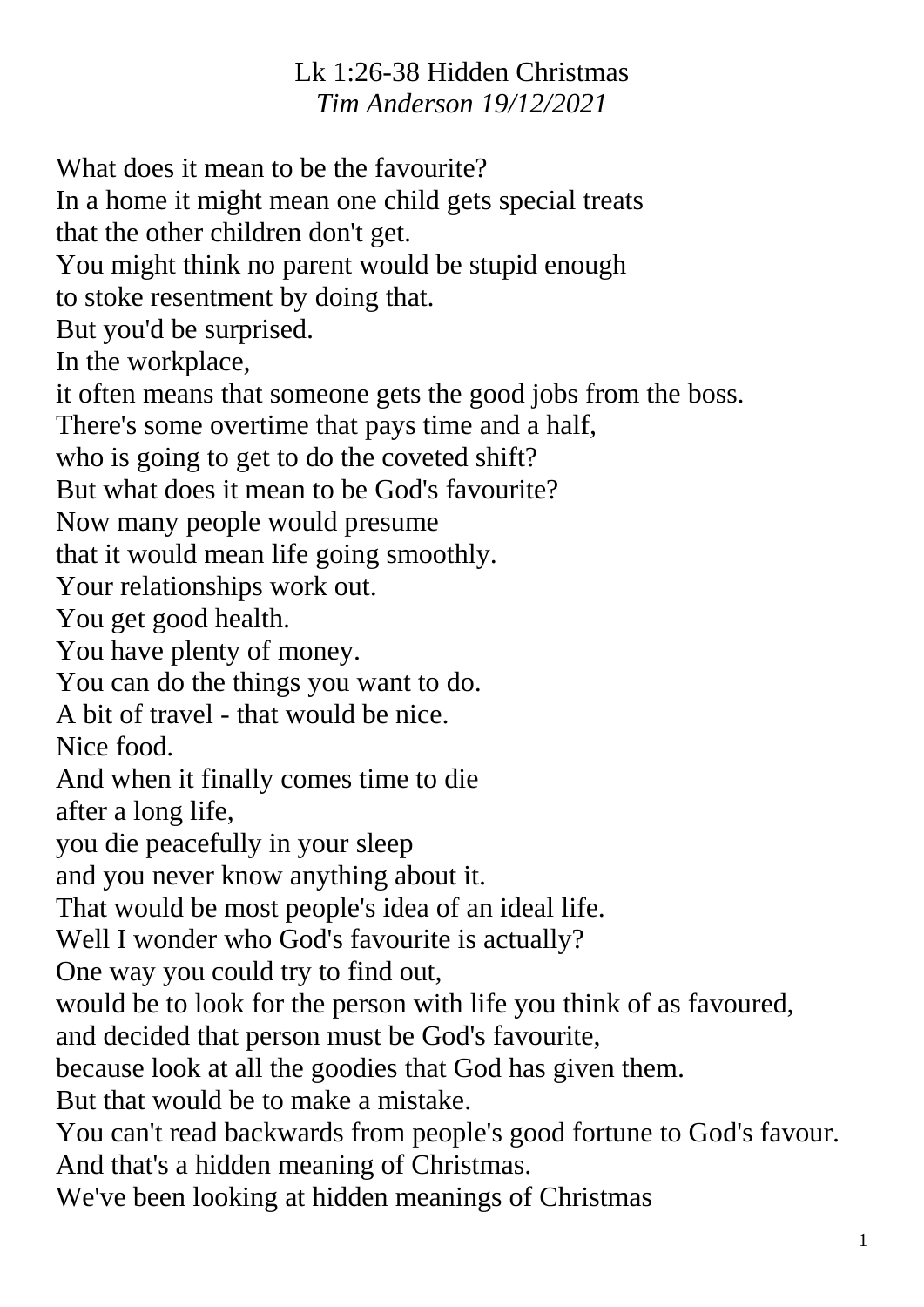for the last few weeks.

Here's a hidden meaning of Christmas.

God's favourite is not the one who has been most fortunate.

God's favourite is the one who he incorporates into his plans.

And the one who he incorporates into his plans,

is the one who surrenders themselves to his will.

So if you want to be God's favourite at Christmas,

you surrender yourself to God's will.

So you know the story.

There's Mary.

She's not a young woman by our way of looking at things.

She's a teenage girl.

Maybe 15 or 16 years old.

And an angel appears to her.

And he says, "Greetings, you who are highly favoured! The Lord is with you."

Well what does it mean for Mary to be highly favoured? Well it is highly favoured by God.

That's why the angel says, "The Lord is with you."

Who is highly favouring Mary?

God is.

But she is certainly not going to get an easy life out of it.

The news that she's being brought,

that she will conceive through the Holy Spirit,

well that's going to have the folks asking lots of questions.

And they aren't going to believe her when she tells them the answer. But that's just the start of her problems.

The wise men are going to tip King Herod off

that a new king has been born.

Herod doesn't take kindly to the competition.

And Mary is forced into fleeing to Egypt.

The fact that God told her family to relocate

doesn't make it any more pleasant

that the king and his soldiers are wanting to kill her.

OK, you know that following God's plan things are going to work out.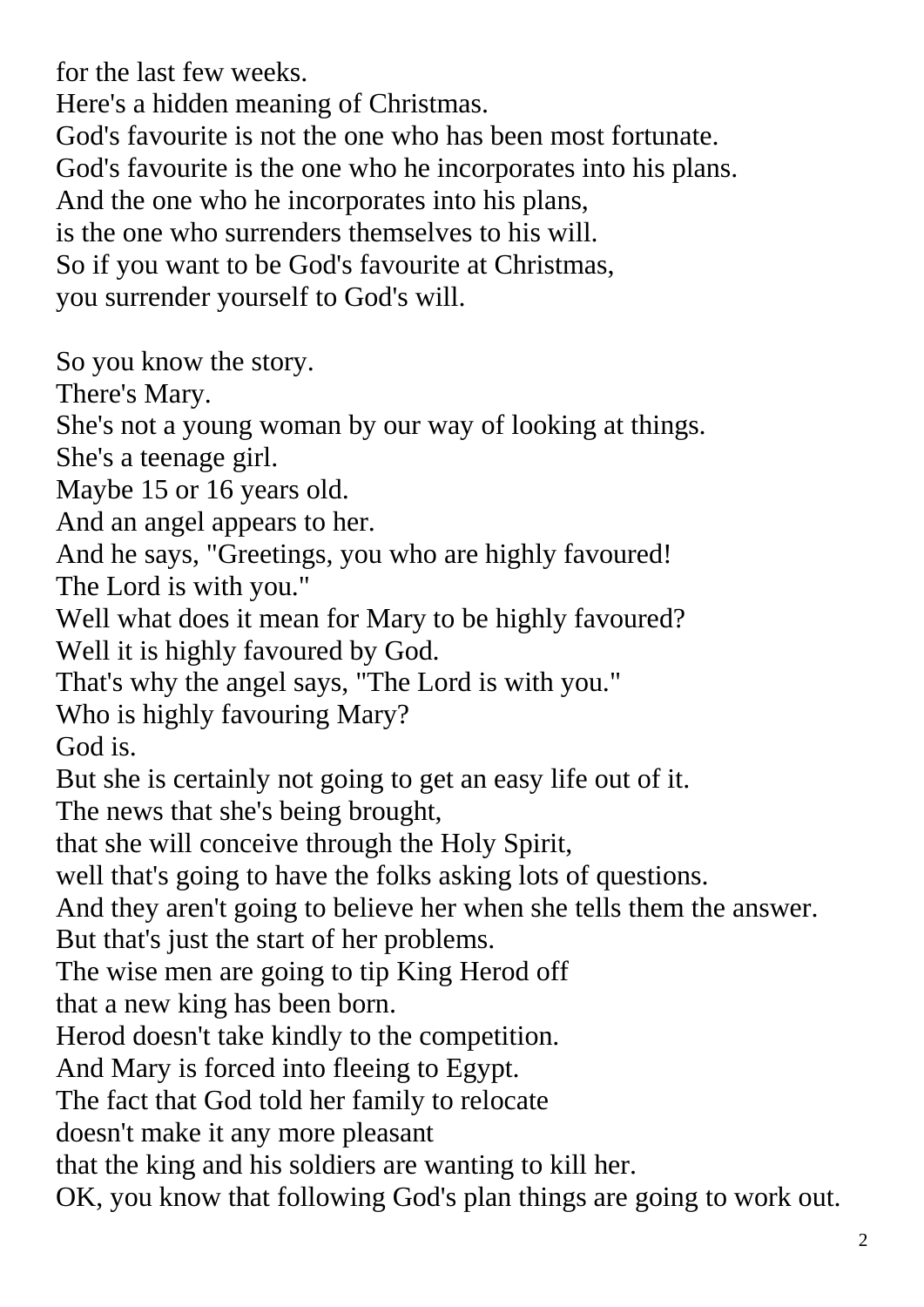But that doesn't make sleeping on the hard ground any less hard. It doesn't make missing your friends and wider family any less painful. And then as her son grows and begins his ministry, she has to deal with the hostility of the religious establishment. And she's doing that alone, no husband at her side. It seems clear that Joseph had died prior to Jesus' public ministry. The religious heavies really hated Jesus. That can't have made it easy to be his mum. And then you have to watch them crucify him. They say it one of the hardest things for a mother to lose her child. Imagine watching your child get executed. Because Mary was there at the foot of the cross. You can read about it in John's gospel. All that is to say, if Mary was God's favourite, then she didn't get an easy life out of it. There were troubles and difficulties from the time the angel came to give her the message

she was to have a baby.

So what does it actually mean to say that Mary was highly favoured? If she doesn't get any benefit from it, how is she highly favoured?

Well the angel explains things to Mary. "Do not be afraid Mary, you have found favour with God. You will conceive and give birth to a son, and you are to call him Jesus. He will be great and will be called Son of the Most High. The Lord God will give him the throne of his Father David, and he will reign over Jacob's descendents forever; his kingdom will never end." Well that explains what highly favoured means. It doesn't mean having a comfortable and fun life. It means that she gets to be part of God's plans to save the world.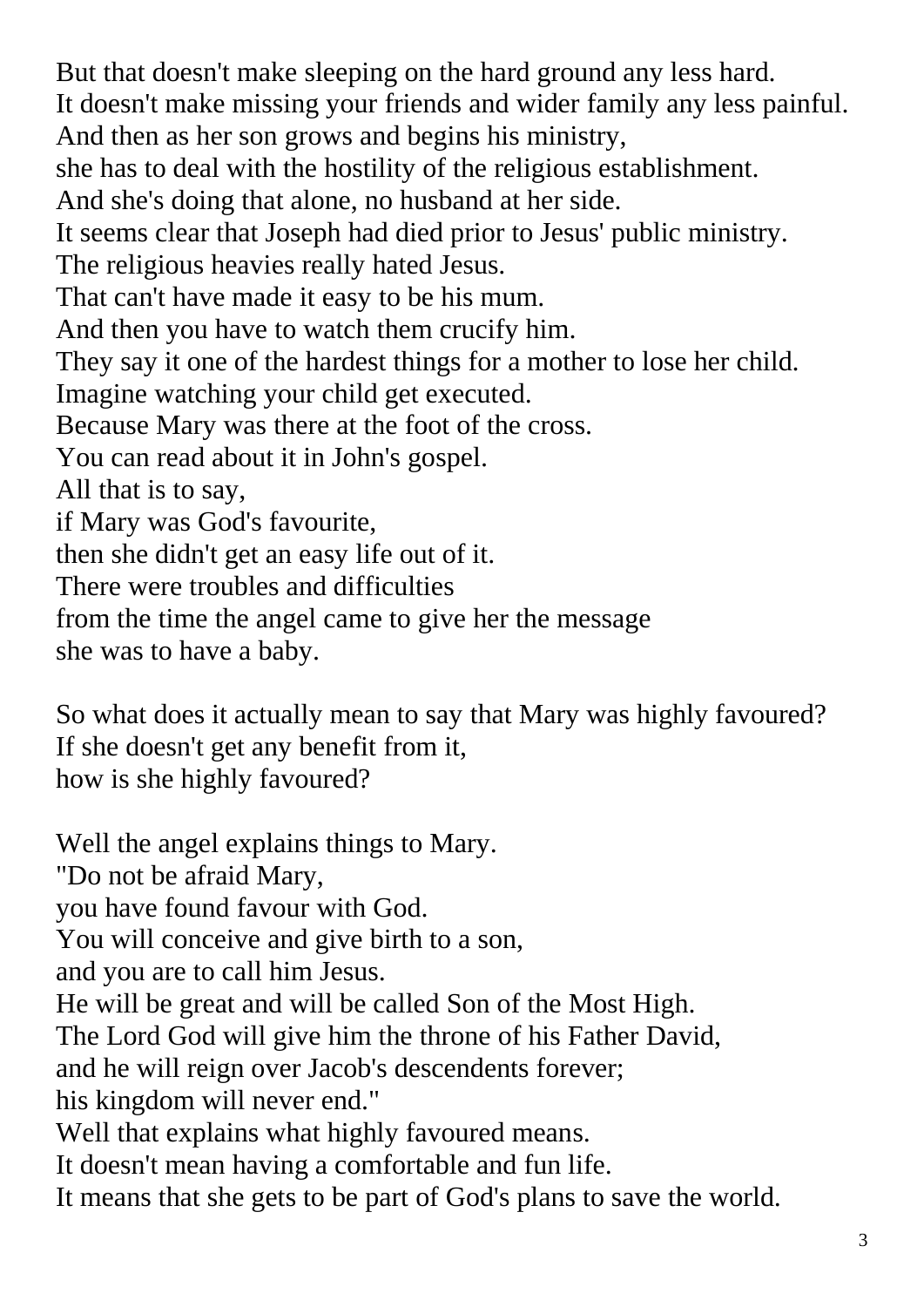To be highly favoured is to be part of God's plans. In Mary's case, she has a unique place in God's plans. There is only one person who has had the Son of God growing in their tummy. Mary is the only one. She is indeed highly favoured.

But there's a lot for Mary to wrap her head around. And in particular, Mary has spied a difficulty with what the angel has said to her. The angel says she's going to have a baby. But, she knows the basic facts of biology. She's a virgin. That makes it pretty hard to have a baby. So she has a question for the angel. But is it OK to ask an angel a question?

Some people have had this terrible experience,

where they ask a genuine question

about some difficult to understand part of the faith.

And they get told something like this,

"Look darling, you just need to have faith.

It's impertinent to ask questions like that.

You just pray about it and ask God to help you trust him."

If you've ever been told something like that,

the most likely reason

is that the person you asked the question didn't know the answer.

And they didn't want to admit they didn't know the answer

because they were a teacher or in some position of authority.

And they felt undermined

by being asked a question they couldn't answer.

Or they might have felt like if they couldn't answer your question, then you might stop believing in God.

Of course there's nothing wrong with a teacher saying, "Look, that's an interesting question.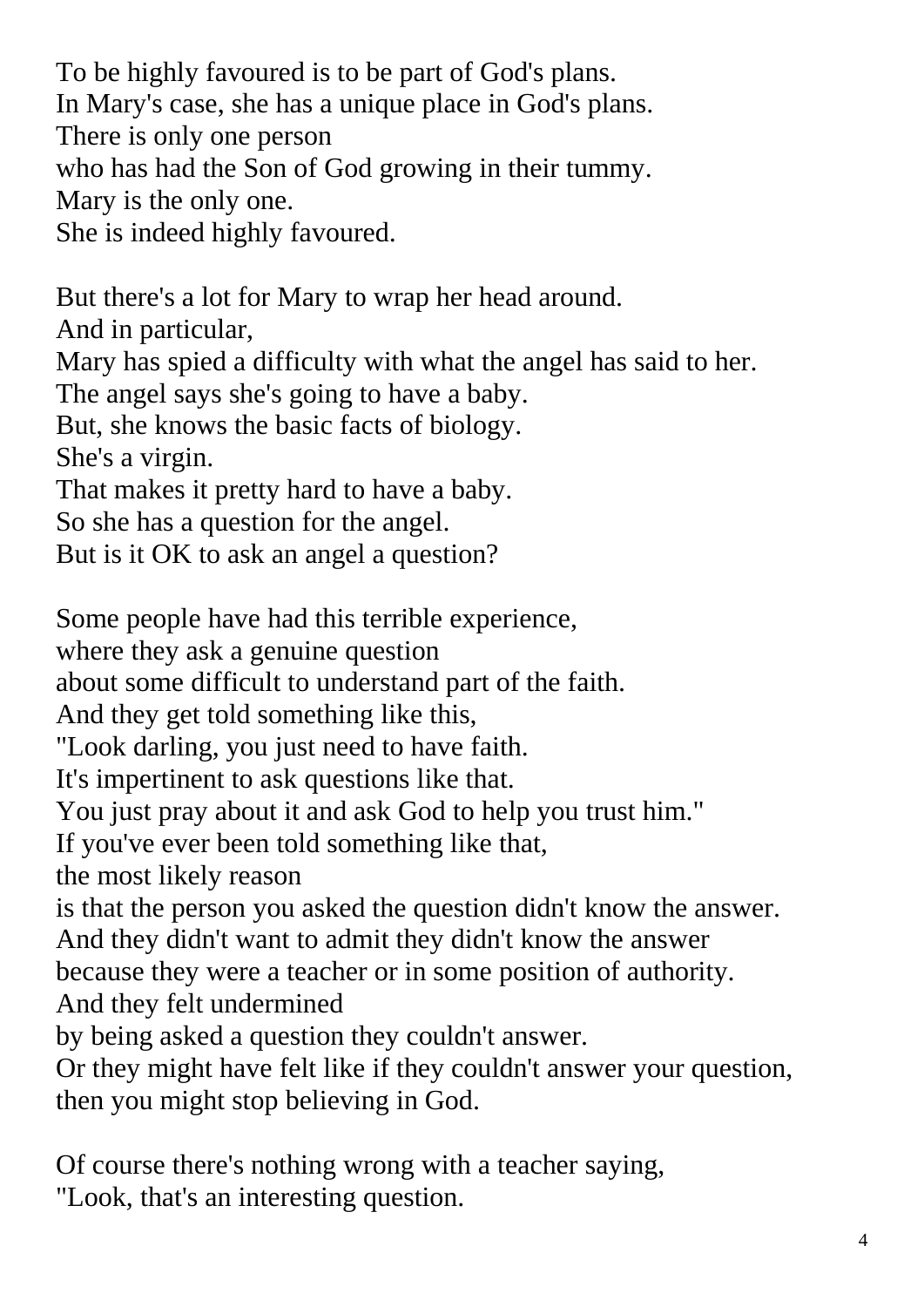I don't know the answer to that one. But I will get back to you." So long as they actually do some research and get back to you.

But faith is not opposed to questions.

Faith is trusting in God.

You can trust someone and ask them questions as well.

Any parent of a four year old can tell you that.

Four year olds trust their parents but they ask them 'Why?' all the time.

That's not to say that all questions are good questions.

Some questions are a defence mechanism.

The person doesn't really want to hear an answer.

They are just asking a question

to demonstrate that they don't need to listen.

"What makes your sky fairy

different from all the other gods that people have worshiped in history?" The person who asks that question isn't looking for an answer.

They are looking to justify their unbelief.

But genuine questions.

Questions that are really wanting to find out an answer.

These are not opposed to faith,

they build faith.

And that's the kind that Mary asked.

And the angel didn't tell her off.

The angel answered her question.

How will this be?

Well the Holy Spirit is going to come on you.

The power of the Most High will overshadow you.

I take it these are two ways of saying the same thing.

God is going to make you pregnant, Mary.

There is no action you need to take.

It's just going to happen.

Just to show you

that God is well and truly capable of making this happen,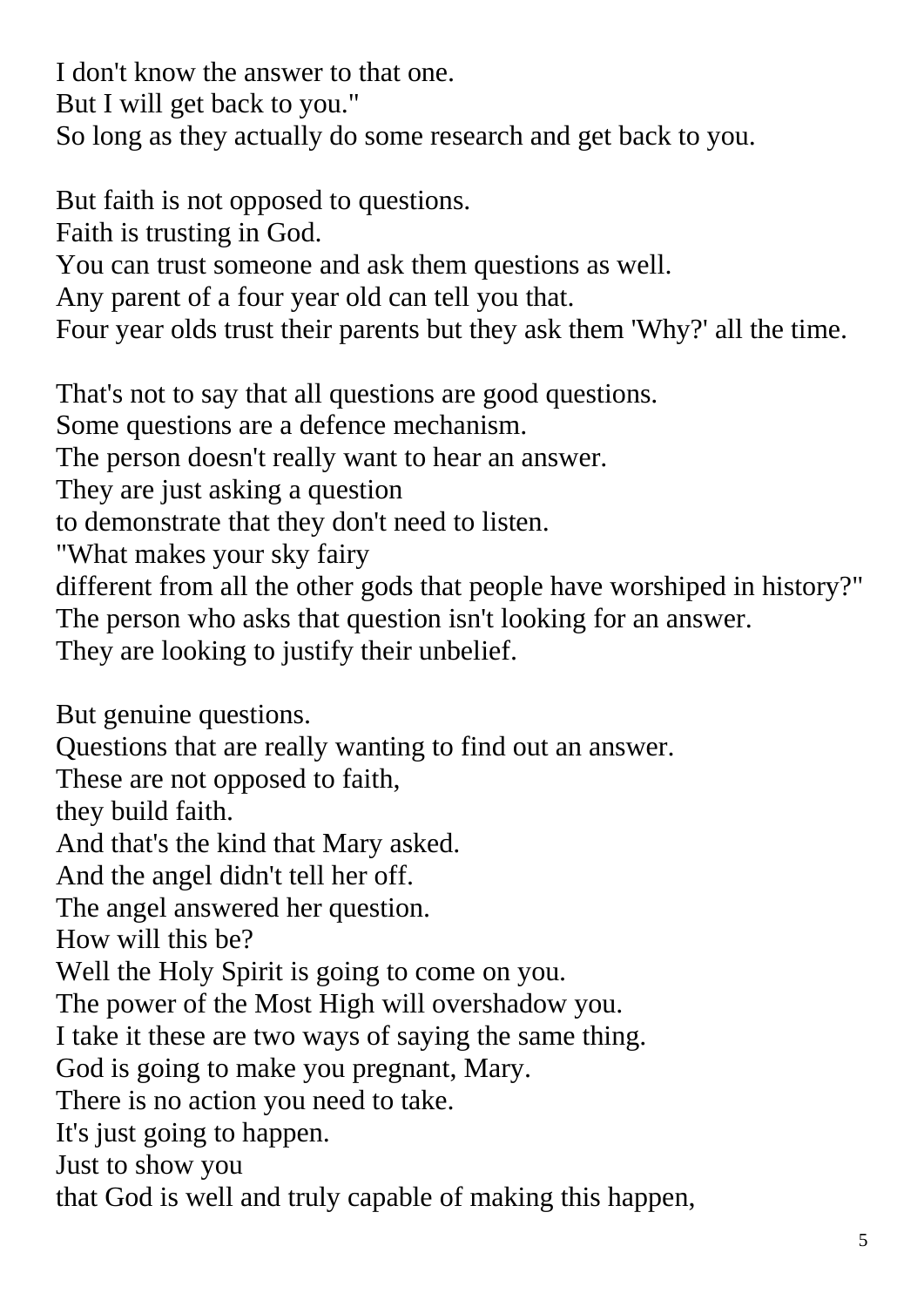you know your cousin Elizabeth. She was well past the age of having kids. Well she is six months pregnant. God sent a message to her husband Zechariah. And if God says it's going to happen, then it's going to happen. They said she couldn't have kids. But they weren't counting on the power of God. You can take that as reassurance. What I've told you is going to happen as well. So Mary asked her question. And far from telling her to have more faith, the angel answered her question.

I think the take home for us is that there's nothing wrong with asking questions. In fact, it's good to ask questions. If you ask questions, genuine questions, that shows that you are interested. If you ask questions about the things of God, then you are interested in the things of God. That has to be a good thing, right?

Sometimes people ask me questions. And they say something like, "I hope I'm not intruding on your time. I know you have all these important things to do." Trust me, I never feel like someone asking me questions is intruding on my time. I spent 4 years at Ridley studying stuff because I'm interested in it. You don't think Lane Prowd would feel like it was an intrusion on his time if you asked him about Tom Petty, do you?

So, the highly favoured person, is the person who gets to be part of God's plans.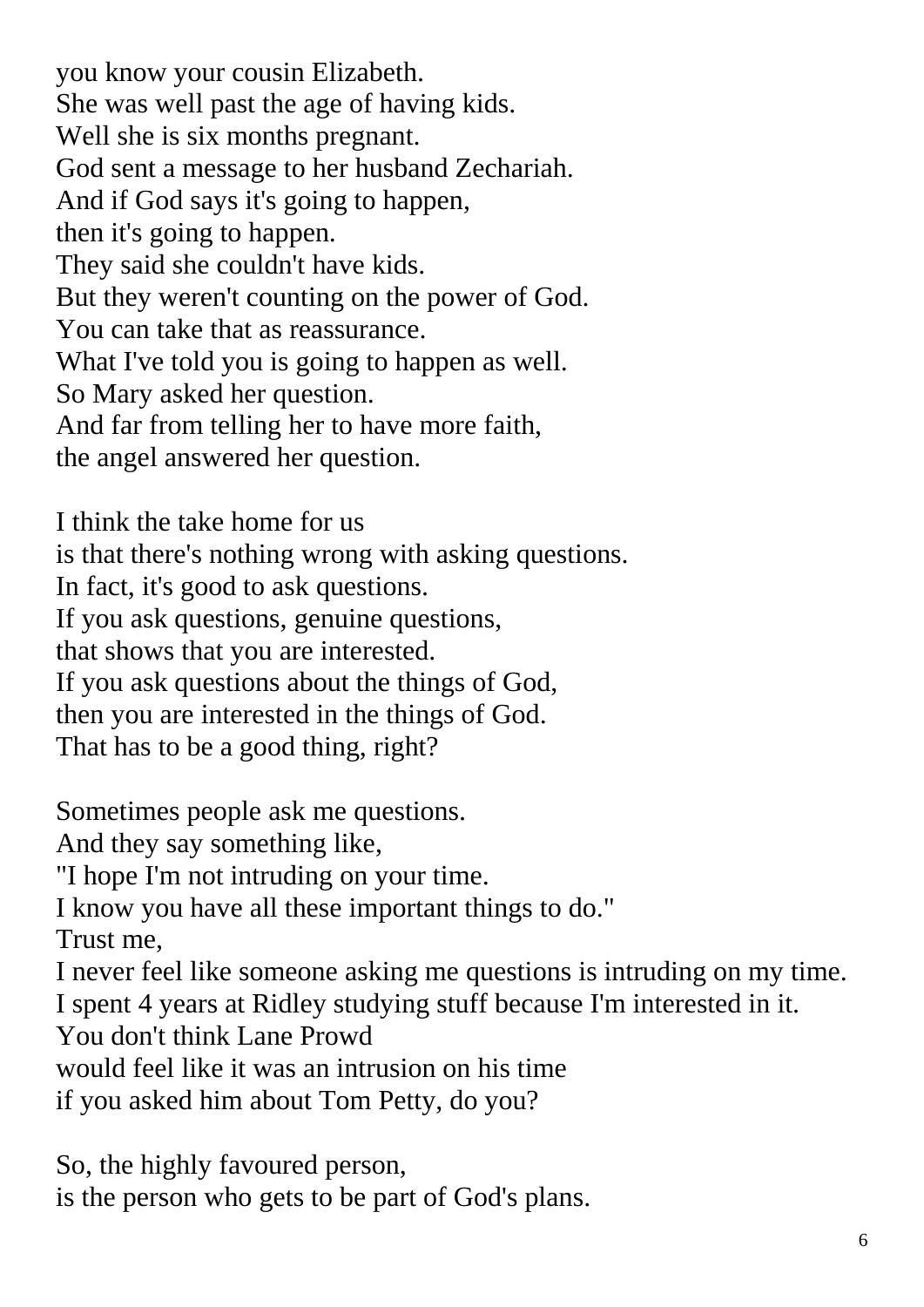It's quite alright for them to have some questions along the way. God doesn't look askance at genuine questions. But what does God want? God wants surrender. Now there's an old fashioned word. We pretty much only use it these days when we are talking about running up the white flag in a war. You know, the Germans surrendered to the Allies in 1945. But back in the day, surrender was a Christian word. In 1896, they wrote one of the early Christian choruses. I bet you know it. "All to Jesus, I surrender, all to him I freely give. I will ever love and trust him, in his presence daily live." And then the chorus. "I surrender all. I surrender all. All to thee my blessed Saviour, I surrender all." Surrender is about giving up your own will, and doing what Jesus wills.

There is no more beautiful expression of surrender than Mary's words in the last verse of our reading. "I am the Lord's servant," Mary answered. "May your word to me be fulfilled." It's beautiful, isn't it? But maybe there is a more beautiful one. Jesus in the garden of Gethsemane. "Father, if you are willing, take this cup from me; yet not my will, but yours be done." Surrender.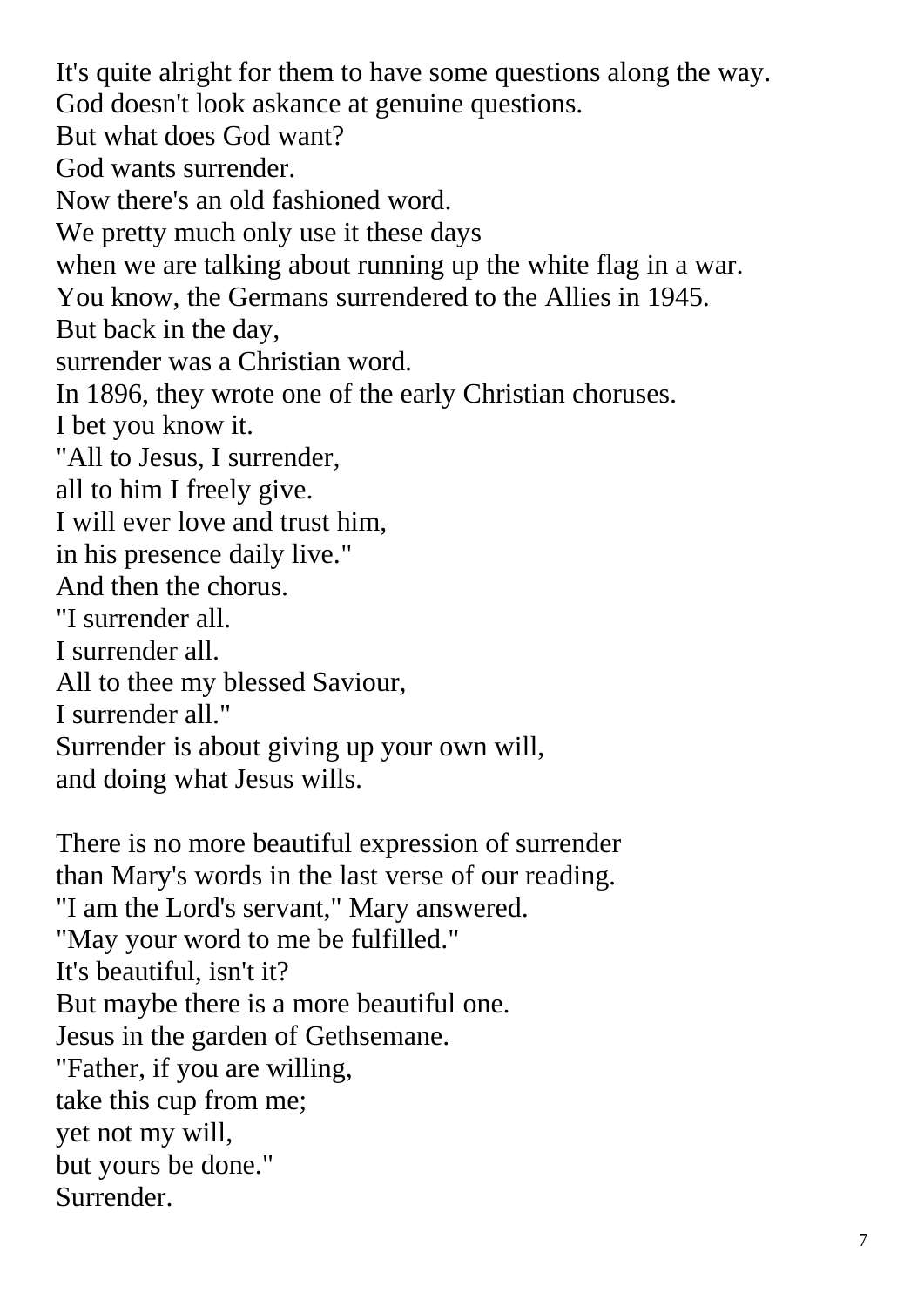Total and perfect surrender. It reminds me of another chorus from around the same time as "I surrender all". "Blessed Assurance" was 1873. 20 odd years before "I surrender all". But it's the same era. The third verse begins, "Perfect submission, all is at rest." Submission, surrender. It's the same idea. God's will not my will. "May your word to me be fulfilled." The writer of Blessed Assurance, Fanny Crosby was blind. She knew a thing or two about submission to God's will. Blindness is not an easy gift to accept from the Lord's hand. But not easy for Mary either. The angel gives her a word that will turn her life upside down. And in many ways for her, upside down in not a nice way. "May your word to me be fulfilled." Surrender.

How come we never talk about surrender today? It's because today we have this incredible idea, that God's job is to fix up the things I don't like about my life. Instead of surrender we talk about victory. In a war of course, surrender and victory are opposites. Now there is a place for victory in the Christian life. Jesus has won the victory over sin and evil and death. But the victory is his victory. And the plans are his plans. His victory does become our victory. But it's on his terms. And that's where surrender comes in. We get to walk in his victory, surrendering to his will.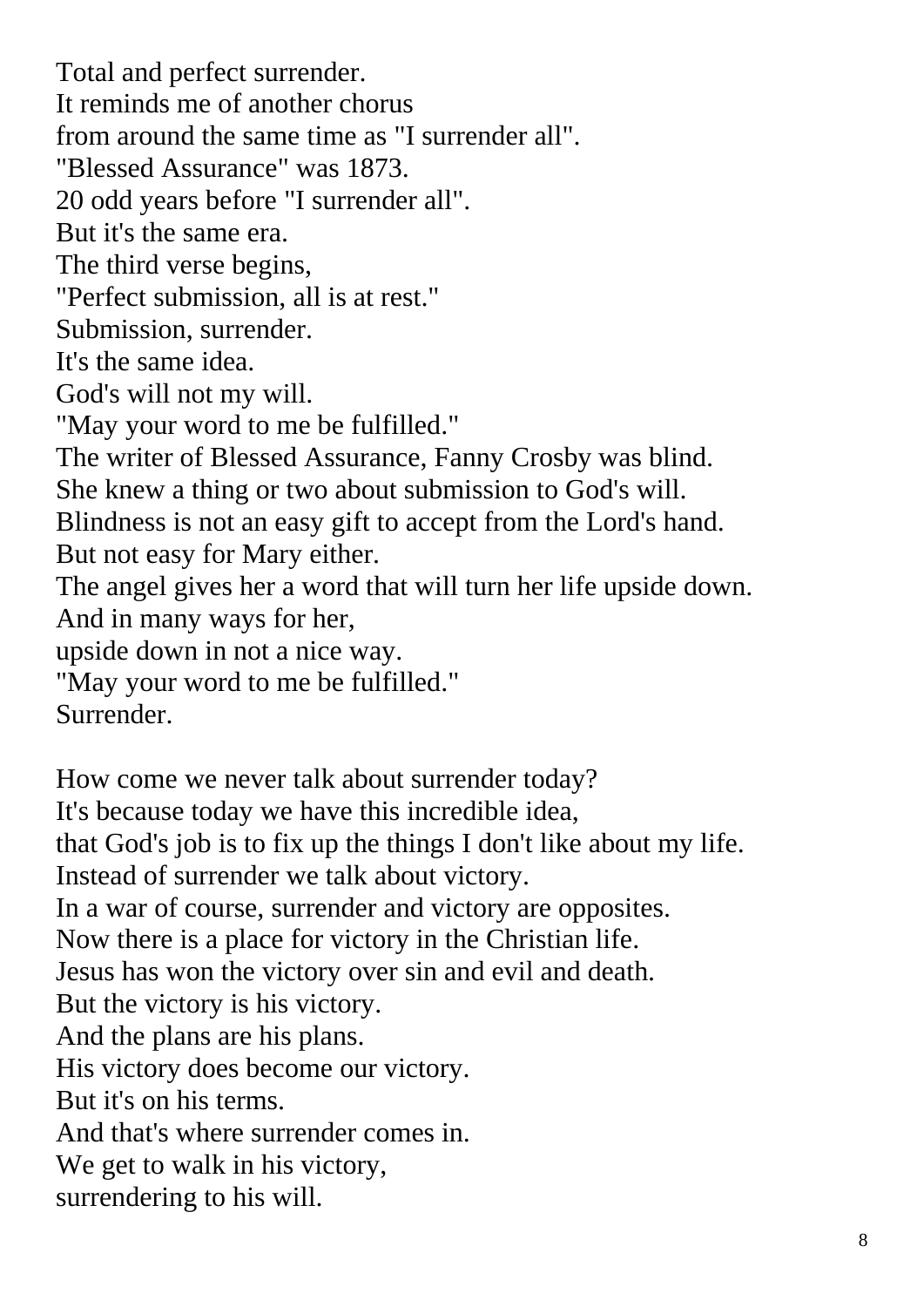And that may well not have been the way we would have chosen things to be. "I am the Lord's servant," Mary answered. "May your word to me be fulfilled."

So the hidden meaning of Christmas. Christmas means surrendering to God's will. It did for Mary. It does for you too.

I'm pretty sure it's not going to make it onto the best seller lists on the Christmas cards. "Surrender to God this Christmas." I don't think it's going to take over from "Season's Greetings". But it's a bona fide Christmas message.

Now I guess it's a bit easier for Mary to know how she has to surrender than you or me. She had an angel come and tell her exactly what was going to happen. How do we surrender? I guess the key thing is to accept it gracefully when it becomes clear that God's plans for us are things we don't like. I feel like a bit of a fraud telling you this stuff, because I've lived such a blessed life, it's been such a rare thing that I've ever had to put up with major things going awry. Lots of people have to put up with sickness and deaths of people close to them, their lives turned upside down by some disaster or other. But I'll give you an example from my own life, even though it is trivial. Most of you will know that we've put a lot of work into getting our kids to be able to play a musical instrument. And it was definitely my dream that my kids would be able to take music for their VCE if they wanted to.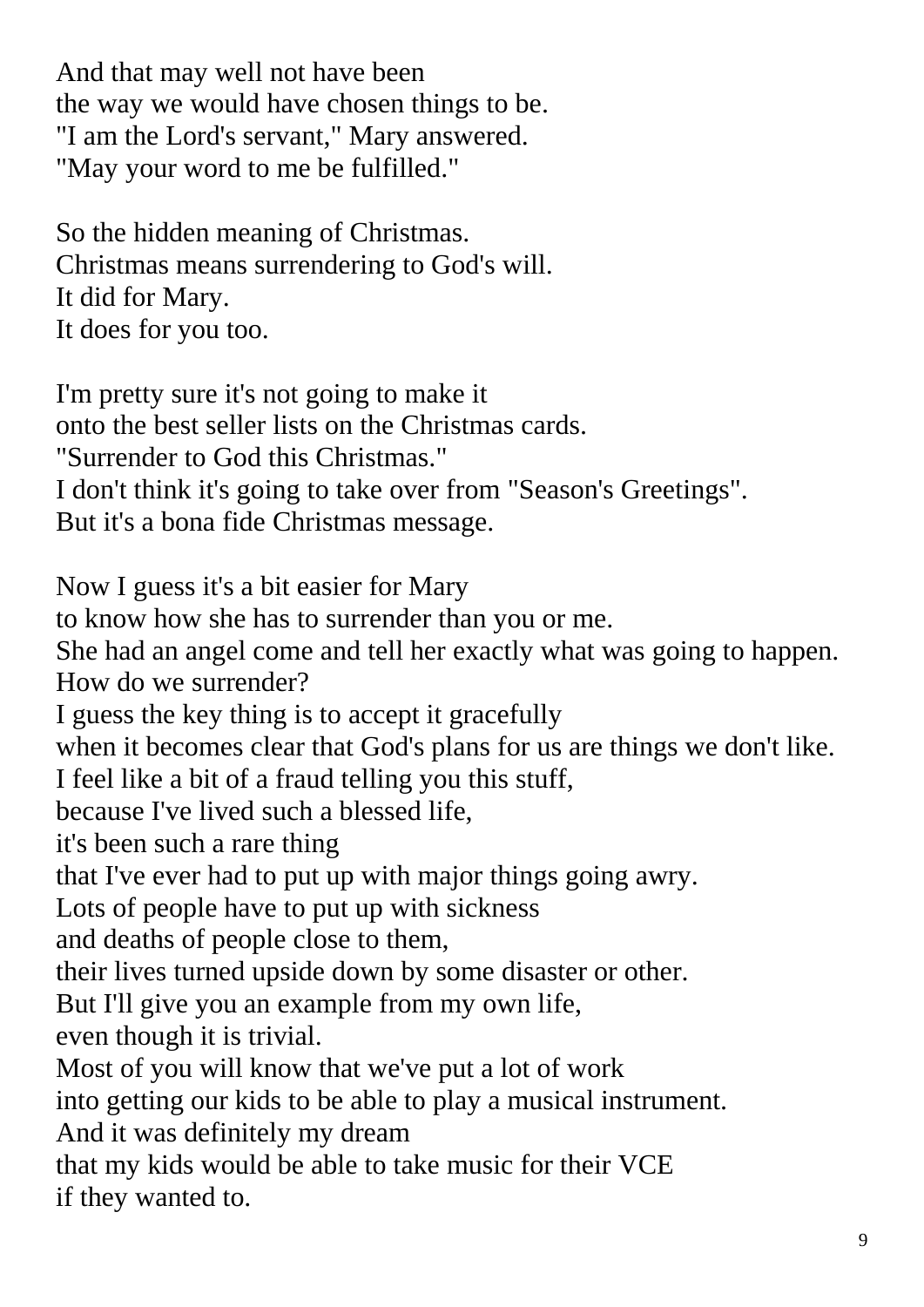Well Emdwyn did want to last year. But it just didn't work. The school she was at didn't offer it. We tried the school down the road from her school. And it looked like it might work, but it didn't. And so we got to the point where we had to say, "This just isn't going to work." Now there's nothing about surrendering to God's will that says that you can't give it a persistent try. We knocked on lots of doors. I think we had 4 meetings with careers people and year level coordinators and what not. It's not impious to give it a persistent try because unlike Mary, we don't have an angel telling us what God is going to do. No angel visited me and said, "Behold, the Lord has said that Emdwyn can't do her violin for VCE." But you knock on the doors and when they give a convincing slamming noise enough times, you get the picture. That's the Lord's will. It's not what I would have chosen. But I need to surrender to it. What does that mean? OK, I can stop railing against this now. I need to accept that this is God's plan, and thank God for good plans for me, and move on. I need to say 'no' to resentment. It's no good Mary saying, "You know, I would have loved to settle down with Joseph and live the quiet life, without all the drama of being the mother of the Son of God." That's futile thinking. You've got to avoid that.